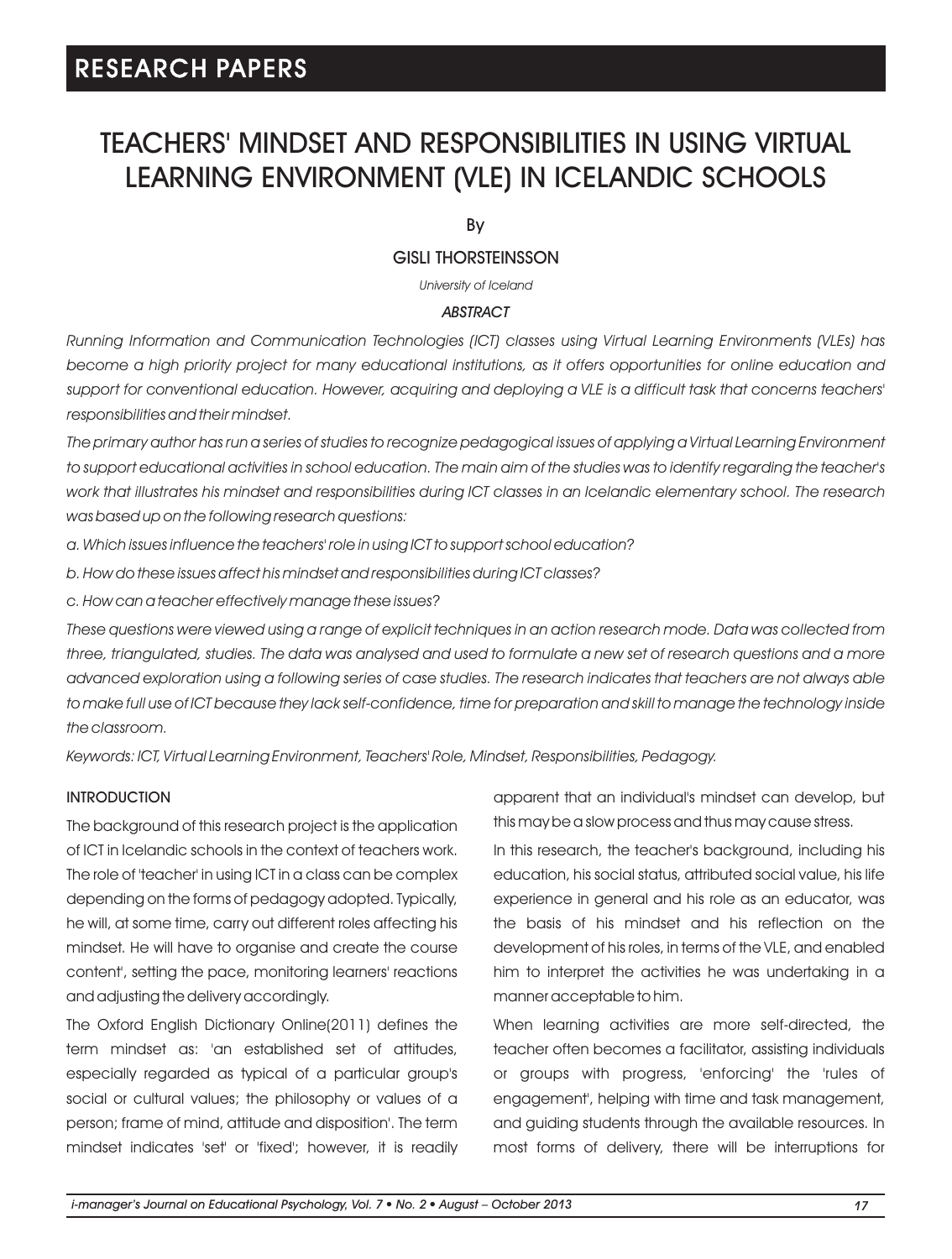clarifications and questions. The teacher as tutor must understand such interventions and respond to them. In group situations, the tutor must strike a balance between the needs of individuals and the group.

Though there are professional administrators responsible for much of the administrative work associated with course design and delivery, all teachers find them responsible for key components of a number of administrative processes. Some tasks are 'teaching administration' such as ensuring hand-outs are processed on time. Many teachers are also involved in the simple management of facilities and resources.

This paper first explains the background of the research and looks at the literature. Second it explains the research methodology and the outcomes. Finally, the author discuss the results and make their conclusions of the research.

#### Using VLE To Favour Education

ICT refers to technologies that enable access to information through telecommunications, firstly focused on communication technologies. School activities include the Internet using computer technology(Hall, 2001; Paulsen, 2003; Thorsteinsson, et al., 2007).

Computers in support of education are a broad and changing term due to the fast and changing nature of technology. Taylor (1980) and Blom and Monk (2003) classified computers used in education as tutors, tools and trainees. They indicated that the use of computers as both tutors and tools can progress and augment classroom learning and neither student nor teacher are required to know much about computers. Blom and Monk (2003) further categorised the role of computers within an educational setting, as below:

*1. Tutor:* Often referred to as 'drill and practice' or 'computer-aided instruction'. Learners are presented with information and are then usually quizzed on their subsequent knowledge.

*2. Tool:* Learners direct the learning process, rather than being directed by the computer. This approach sees learning as an active process of constructing knowledge through experience.

*3. Tutee:* Typically, learners use construction kits to help them reflect upon what they have learned through the innovation process.

*4. Enabling computer supported collaborative learning:* Learners use network based software to learn and communicate with members of the teaching team. Learners can also become involved in educational online communities with students from different geographical regions.

#### Virtual Learning Environment(VLE)

A Virtual Learning Environment (VLE) is a software system formed to help teachers facilitate the management of educational courses, particularly by assisting them, and the learners, with course administration Hall, (2001; Paulsen, 2003). Wilson (1996) defines the VLE as a computer-based environment that is a relatively open system, allowing interactions and encounters with other participants and providing access to a wide range of resources (1996, p8). Hall (2001) describes VLEs as terms used to illustrate a various applications that track learners training and can include dissimilar functions (see Figure 1. below).

The services provided by VLEs are designed for teachers, pupils, administrative personnel and parents. Admission to the VLE is through the Internet or an intranet and there is typically a possibility to work offline (see Figure 1. below). A fundamental characteristic of the VLE is that educational activities can be undertaken 'anytime, anywhere' and are not reliant on upon the old-fashioned school timetable or whether the learning is taking place inside or outside a



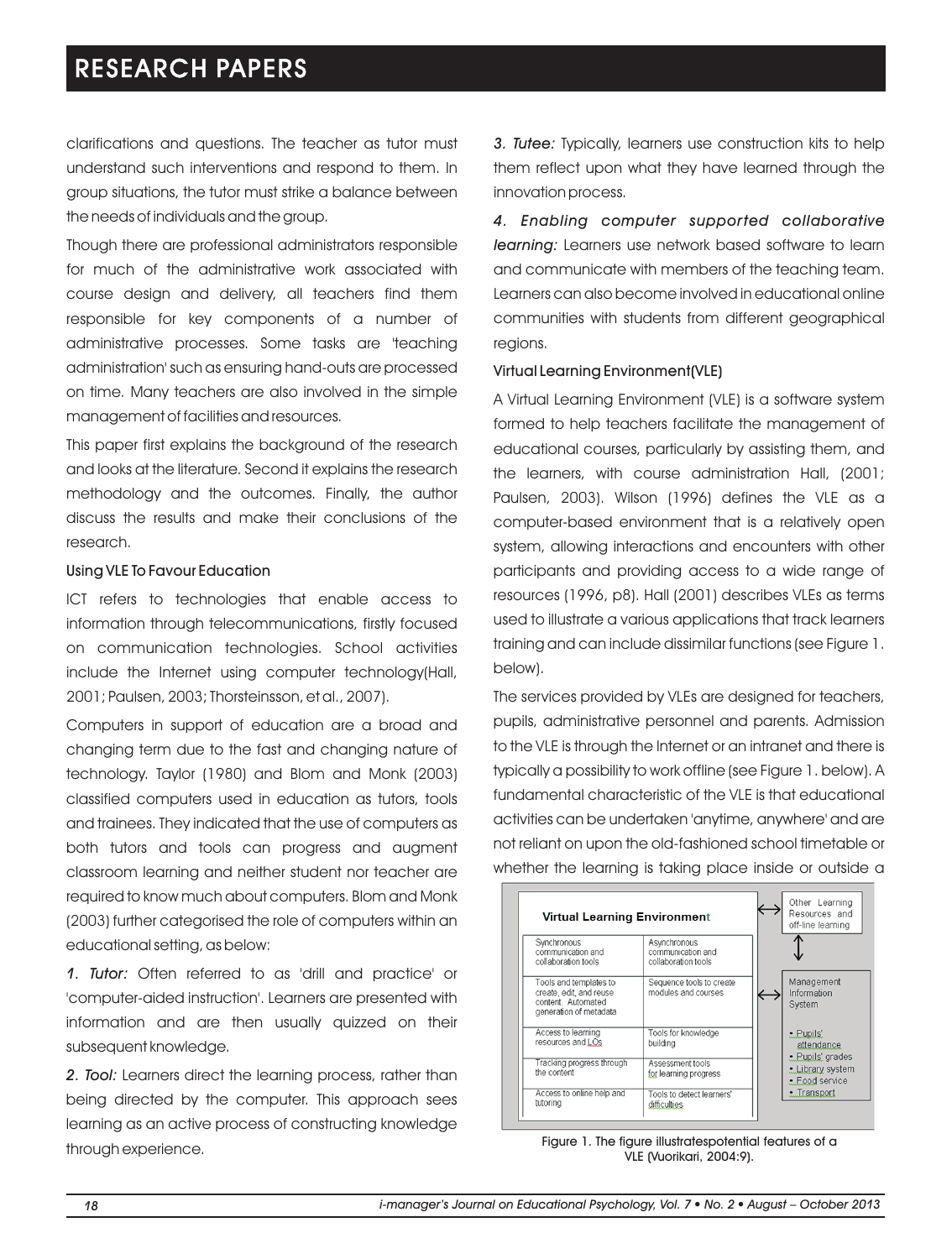school (Thorsteinsson, Page, Niculescu, (2010). It is therefore preferable that the VLE is connected to the users' schools Management Information System Vuorikari, (2004).

#### Research Methodology

The author ran series of case study lessons during two years period with class 7. A research plan was established, on an aim and research questions. The teacher set up email accounts and registered students to the VLE; he also took digital photographs, in order to personalise the students VLE workshops. The main aim of the studies was to examine the teacher's role in using ICT in order to identify his mindset and responsibilities. The research was based up on the following research questions:

a. Which issues influence the teachers' role in using ICT to support school education?

b. How do these issues affect his mindset and responsibilities during ICT classes?

c. How can a teacher effectively manage such issues?

In the case study series, dissimilar kinds of qualitative data were collected in the form of interviews with the participating teacher and students; classroom observations; video recordings of students' activity when using the Virtual Learning Environment; screen video recordings; student work samples and the teacher's and researcher's logbooks. These multiple perspectives helped the examiner to 'validate and crosscheck results' (Patton, 1990, p. 244) and offered a good degree of triangulation (Denzin, 1984; Cohen et al., 2005).

As the research took place in a complex social/educational context, grounded theory (Glaser and Strauss, 1967 Kemmis and McTaggart, 1988) principles were used as a way of observing, describing and interpreting settings as sources of data. The key points in the data are marked with a series of codes, which are then grouped into emerging conceptual categories. These categories are associated to each other as a theoretical clarification of the action(s) that repetitively resolve the main concerns of the partakers within a substantive area (Denzin& Lincoln, 1994).

#### **Results**

The data from this research indicated that the following elements influenced the teacher's mindset and responsibilities:

- 1. Lack of technical help and instructions
- 2. Role conflicts
- 3. Lack of confidence
- 4. Workload
- 5. Preparation
- 6. Self-criticism.

#### Discussion

#### *1. Lack of technical help and instructions*

Throughout the research, the VLE generally worked well: it remained stable and the students registered easily. However, variety of issues associated with the use of the VLE arose during the enquiry, such as technical difficulties and upgrade requirements. The teacher noted how having to deal with the VLE technology would have been too difficult for a non-specialist teacher and considered that his experience of the equipment and software was important in overcoming any difficulties. Studies (i.e., Mumtaz, 2000) have highlighted several reasons why teachers do not apply computers in their work as lack of teaching experience, in terms of ICT, lack of on-site technology support for teachers, lack of assistance in directing pupils, when on the computer, the existence of ICT specialist teachers to teach students computer competence and lack of computer accessibility.

#### *2. Role conflicts*

The teacher's work was complex and his multiple roles and responsibilities were not pre-defined. As the project featured an inherent action research element, the teacher was confronted with new circumstances and with improving his professional endeavours. He was also responsible for the maintenance of the school's hardware and software and such issues affected his mindset, lesson preparation, the selection of teaching methods and his ability to make professional decisions, in terms of the appropriateness of when to use the VLE.

Walker (2000) and Witfelt (2000) noted how, in non-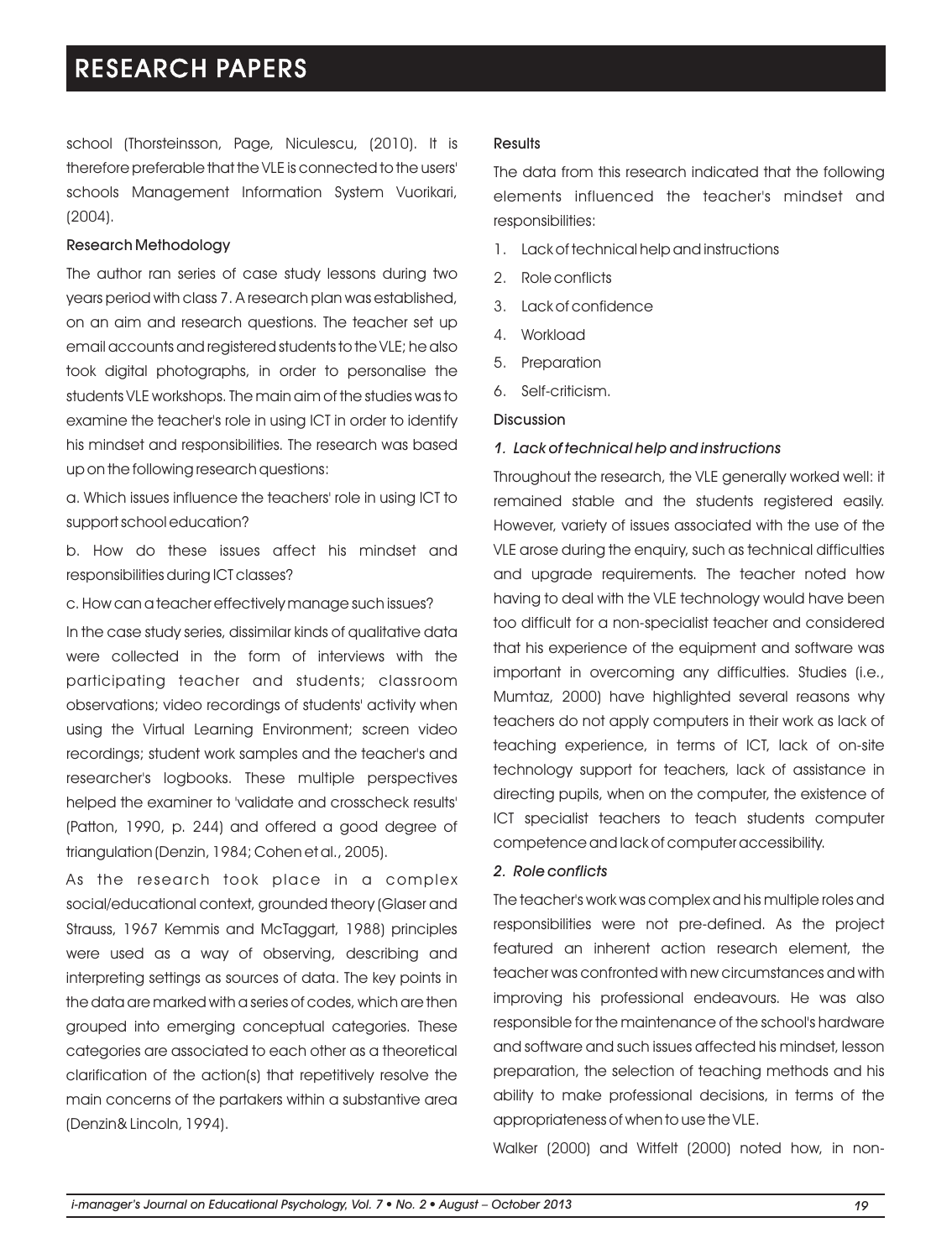traditional school rooms, such as the open/global school room, the roles and duties of the teacher have changed. For example, the teacher, as an agent, has to constantly bring up-to-date information and technology, in order to ensure learning is authentic and relevant. In blended learning, the instructor has to combine two or more teaching methods that makes his work complex (Worthington, 2008).

### *3. Lack of confidence*

This research indicated that the teacher lacked selfconfidence, in terms of knowledge and skill in ICT, but he was capable of solving most problems during the research. The teacher noted that he himself did not have significant experience in dealing with the new software upgrades and he felt insecure in this. Consequently, it took time for both the teacher and the students to establish their ability to handle the computer facilities, in terms of both hardware and software. According to Bradley and Russell (1997), frequent technical problems and the expectation of mistakes during lessons are likely to decrease teachers' self-confidence and a lack of obtainable technical support is also expected to lead to teachers avoiding ICT, due to a fear of faults causing lessons to become unsuccessful (Cuban, 1999; Preston et al., 2000).

### *4. Workload*

The teacher considered that the research was a substantial extra workload for him. Running the course for a whole day, while intense, would probably have offered more flexibility. Nevertheless, the teacher managed to organise some of the case study lessons inside the school schedule. In these lessons, however, he was disturbed by other teachers seeking his help because he was the school's computer administrator; they were also likely to be curious about the research. In this respect, conducting lessons after school may be more appropriate, in terms of allowing the class to work in peace. Manternach-Wigans (1999) noted, during his research, that teachers are often unable to make complete use of ICT because they need more time to prepare for lesson and alike outcomes have been found in other research studies (see also Fabry&

Higgs, 1997; Preston et al., 2000).

### *5. Preparation*

After the first case study series, the teacher was given general training for lessons, with regards to the use of the VLE. Better preparation became part of the research plan for case study series two and three and help pages were set up inside the VLE. However, the teacher did not access the help pages, probably because his workload was high and his preparation time was often limited. Teachers need to have diverse capabilities, in order to enter the school room with a wide-ranging capabilities and a related positive belief system needed in the use of technology (Russell et al., 1994). The teacher had both experience as being a class teacher and ICT teacher. However, during the research he was also encouraged to spend time developing his own experience of using the VLE, mirroring the work the students were required to do.

### *6. Self-criticism*

Self-criticism was most likely, a part of the teacher's general mindset and this may have incorporated a lack of self-confidence and self-efficacy; self-efficacy is the belief that one is able of performing in a definite manner, in order to reach certain objectives (Ormrod, 2006). According to Bandura (1995, p2), self-efficacy is 'the belief in one's capabilities to organise and execute the courses of action required to manage prospective situations'. Self-efficacy affects how people feel and low self-efficacy is linked with depression, worries and helplessness (Ozdemir, 2007).

#### **Conclusions**

The specific role of the teacher was to guide and help students to undertake their studies, supported by the ICT. However, this was identified as complicated, in terms of managing the VLE technology and the students depending largely on the teacher's ability to administer such technology. The teacher had to adopt multiple roles, including organising of courses, lesson preparation, identifying appropriate teaching methods and applying these in various contexts, solving any technical problems, in terms of both in hardware and software, teaching fundamental skills and training students in the use of the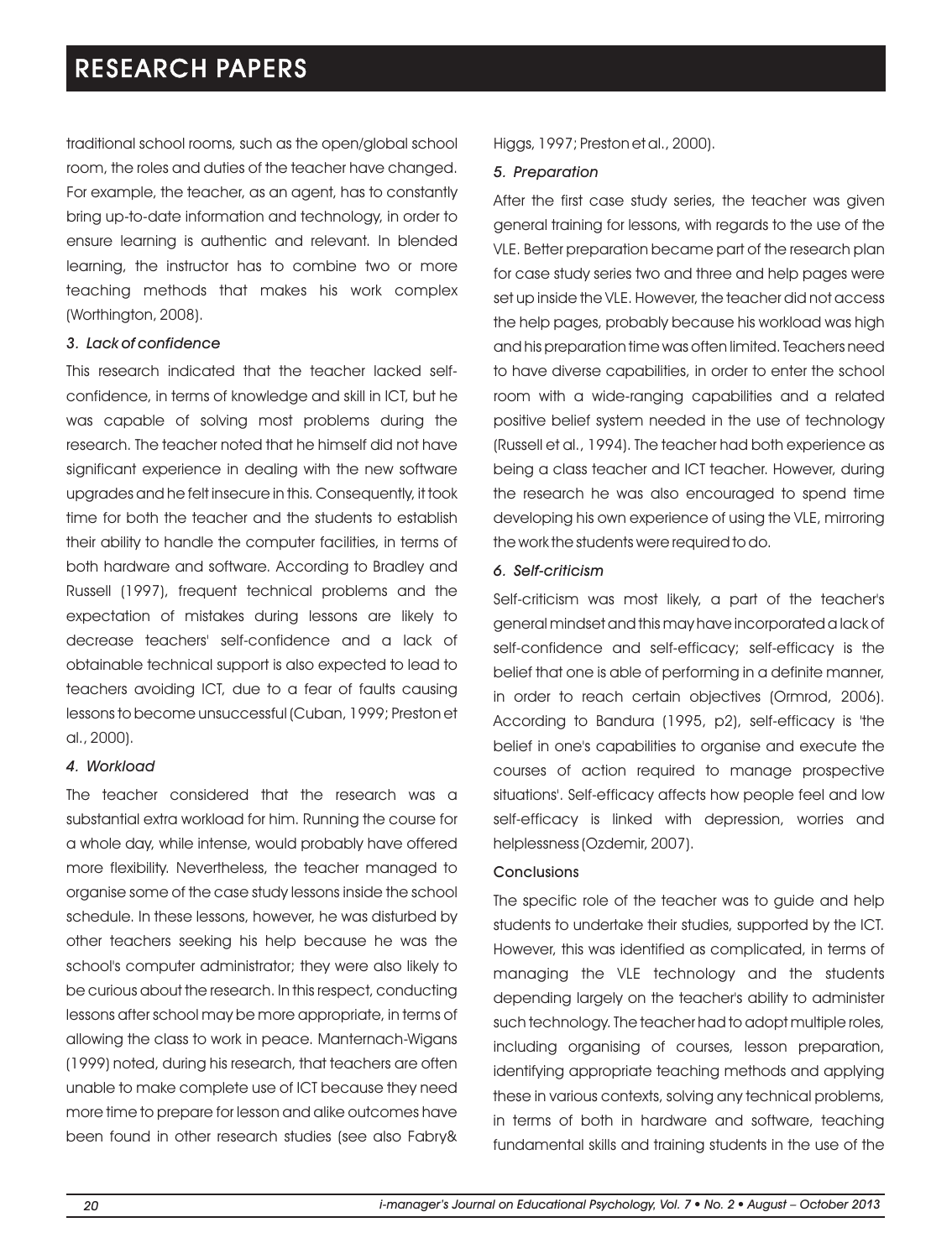VLE, teaching inside the VLE, employing appropriate teaching methods during lessons, being both instructor and facilitator, engaging parents in helping students with their homework.

The novelty and complications of running lessons within the framework of VLE caused a conflict in roles for the teacher, which appeared to increase his insecurities and made him more self-critical. The teacher lacked confidence, in terms of the course plans he had developed in conjunction with the researcher; he also lacked confidence in his teaching and in using the VLE.During the study, the teacher experienced a conflict in roles, in terms of administrative work and tutoring; thus, his administrator rights and ICT skills were important in the use of the VLE. These difficulties were caused by his limited skills and knowledge, but were also the result of limited preparation time and limited practice for lessons.

Reflective self-criticism was a part of the general mindset of a teacher and, in this case, the teacher appeared to display a lack of confidence, possibly due to the context of the research and unfamiliarity with the VLE. A detailed instruction, training and to build on experience would have made him feel more confident and the only way forward. His approach would also have been much easier today, as computer literacy has improved and technology has progressed.

Using of ICTs in classrooms or in distance education can be big load for teachers and affect their mindset and responsibilities. It also has impact on their teaching practices. The research has shown that a variety of support and enabling mechanisms must be implemented to optimize teacher use of ICTs. While traditional teacher skills and practices are still important, teachers must also have access to relevant, timely, and on-going professional development. They must have the time and resources to explore this new knowledge base and develop new skills.Support of school administrators and, in some cases, the community, is critical if ICTs are to be used effectively. In addition, teachers must have adequate access to functioning computers and sufficient technical support.

#### References

[1]. Bandura, A. (1995). *Self-efficacy in changing societies.* Cambridge: Cambridge University Press.

[2]. Blom, J.O. and Monk, A.F. (2003). A theory of personalisation of appearance: why user spersonalise the irPCs and mobile phones. *Human-Computer Interaction,*  Vol. 18, No. 3, pp. 193-228.

[3]. Bradley, G. and Russell, G. (1997). Computer experience, school support and computer anxieties. *Educational Psychology,* Vol. 17, No. 3, pp. 267-284.

[4]. Cohen, L., Manion, L. and Morrison, K. (2005). *Research methods in education* (5th ed.). London: Taylor& Francis e-Library.

[5]. Cuban, L. (1999). The technology puzzle. *Education Week,* Vol. 18. No. 43. Retrieved (28. March, 2013) from http://www.edweek.org/ew/vol-18/43cuban.h18

[6]. Denzin, N.K. (1984). There search act. Englewood Cliffs, NJ: Prentice Hall.

[7]. Denzin, N.K. and Lincoln, Y.S. (Eds), (1994). Handbook of Qualitative Research. ThousandOaks, CA: Sage Publications, Inc.

[8]. Fabry, D. and Higgs, J. (1997). Barriers to the effectiveuse of technology in education. *Journal of Educational Computing,* Vol. 17, No. 4, pp. 385-395.

[9]. Glaser, B.G. and Strauss, A.L. (1967). *The Discovery of Grounded Theory: Strategies for Qualitative Research*. New York: Aldine Publishing Company.

[10]. Hall, B. (2001). *New Technology Definitions*. Retrieved (5. April 2013) from www.brandonhall.com/ public/glossary/index.htm

[11]. Kemmis, S. and McTaggart, R. (1988). *The Action Research Planner.* Third Edition. Geelong, Victoria: Deakin University Press.

[12]. Manternach-Wigans, L. (1999). *Technology integration in Iowa high schools: perceptions of teachers and students.* Iowa State University.

[13]. Mumtaz, S. (2000). Factors Affecting Teachers' Use of Information and Communications Technology: a review of the literature. *Journal of Information Technology for Teacher Education,* Vol. 9, No. 3, pp. 319-342.